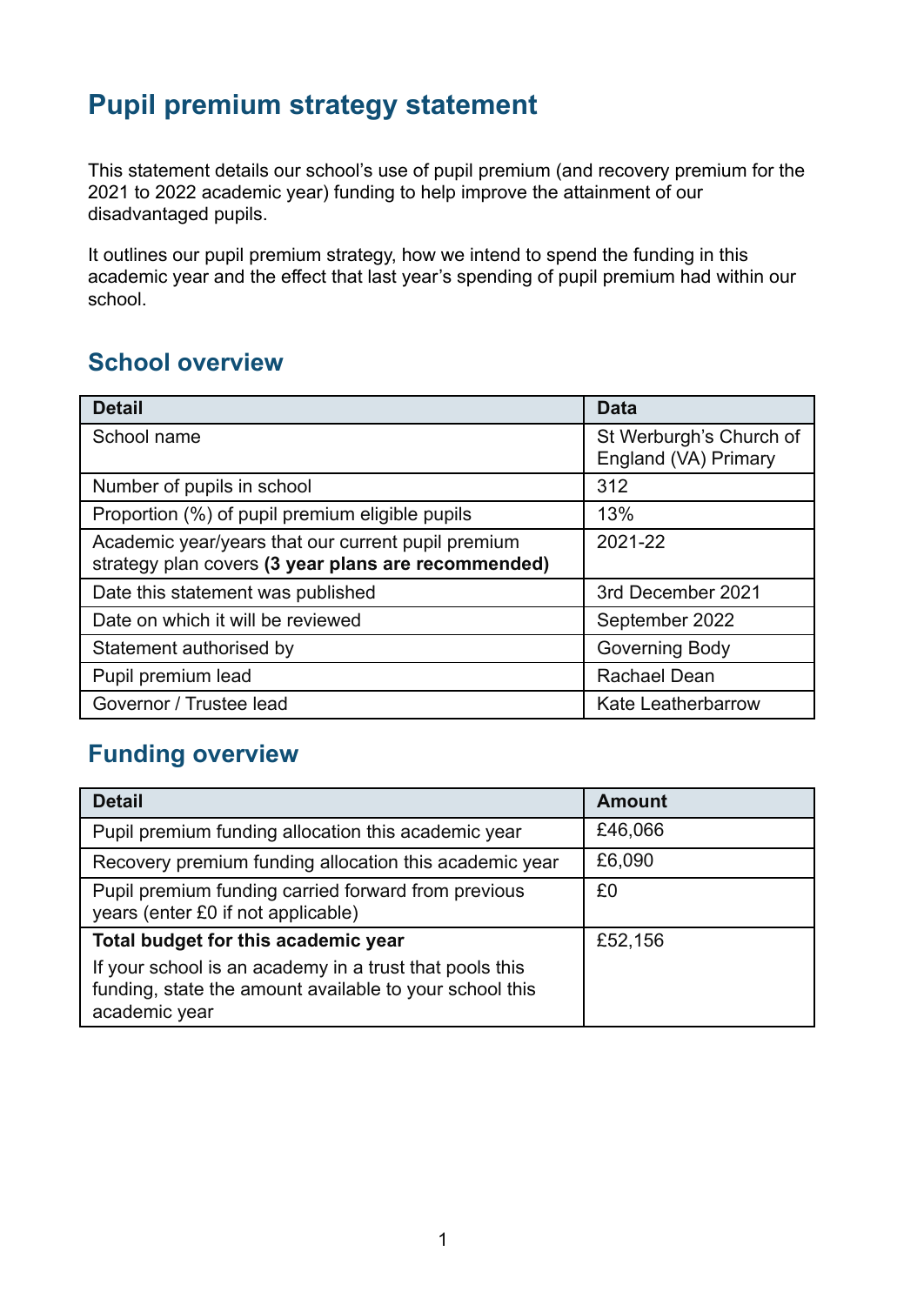# **Part A: Pupil premium strategy plan**

### **Statement of intent**

Our intention at St Werburgh's is that all pupils, irrespective of their background and adversities faced, make good progress and attain high within our broad and balanced curriculum.

We recognise that disadvantaged children can face a wide range of barriers which may impact on their learning. We will consider the challenges faced by our most vulnerable pupils and will strive to support them in overcoming them.

High-quality teaching is at the heart of everything that we do, with an acute focus on disadvantaged pupils, and the support they require. Our strategy is to support the school community as a whole and reduce the attainment gap. This will be achieved through targeted tutoring to improve the attainment of both disadvantaged and non-disadvantaged pupils alike. This approach is proven to have the greatest impact on reducing the attainment gap, whilst improving attainment across the entire school.

The approaches which school have adopted will enable pupils to excel and our ultimate objectives are to:

- Narrow the attainment gaps between disadvantaged pupils and their non-disadvantaged counterparts both within school and nationally.
- Provide enhancement opportunities to develop their knowledge and understanding of the world.
- Establish a learning culture which positively discriminates to ensure that disadvantaged pupils receive the support in order to achieve their full potential.
- Encourage staff to take responsibility for disadvantaged pupils' outcomes and raise expectations of what they can achieve by ensuring that they are challenged in the work that they're set.
- Adopt a whole school approach to act early to intervene at the point a need is identified.
- Develop confidence in their ability to communicate effectively in a wide range of contexts.
- Enable pupils to look after their social and emotional wellbeing and to develop resilience.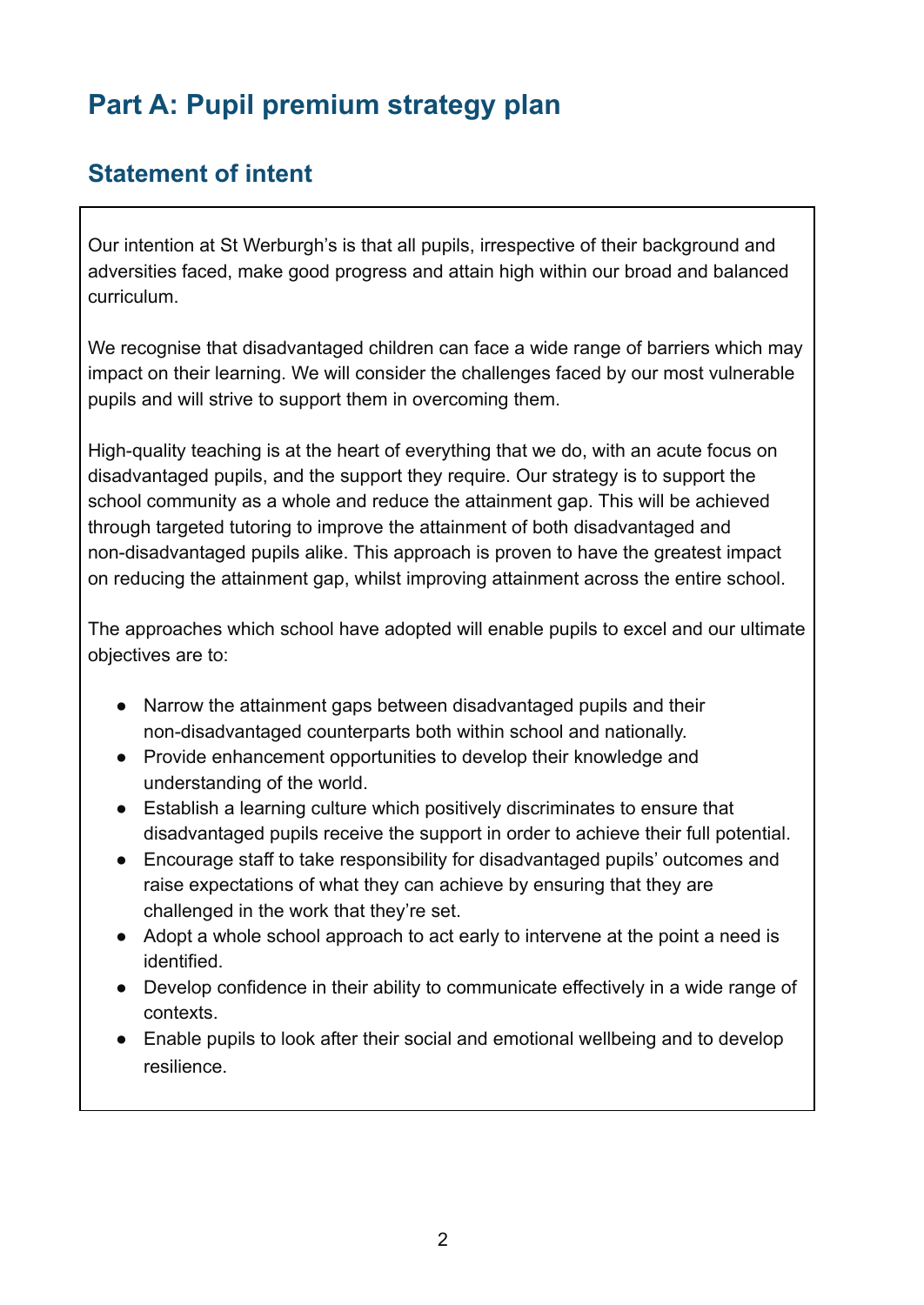# **Challenges**

This details the key challenges to achievement that we have identified among our disadvantaged pupils.

| <b>Challenge</b><br>number | <b>Detail of challenge</b>                                                |
|----------------------------|---------------------------------------------------------------------------|
|                            | Punctuality and attendance for some pupils.                               |
|                            | Confidence in speaking out aloud and self-confidence around other pupils. |
| 3                          | Disengagement with the school environment.                                |
| 4                          | Not being independent readers.                                            |
| 5                          | Access to technology.                                                     |

### **Intended outcomes**

This explains the outcomes we are aiming for **by the end of our current strategy plan**, and how we will measure whether they have been achieved.

| <b>Intended outcome</b>                                                                       | <b>Success criteria</b>                                                                   |
|-----------------------------------------------------------------------------------------------|-------------------------------------------------------------------------------------------|
| Pupils attend regularly and on time.                                                          | Punctuality and attendance at 95% or<br>above.                                            |
| Greater presence in the classroom.                                                            | Children can confidently answer questions<br>and share views in class with their friends. |
| Greater engagement in education.                                                              | Children show increased resilience in<br>learning challenges.                             |
| Children read independently for pleasure.                                                     | Children choose to read and can discuss<br>the books they read.                           |
| Children use technology with increased<br>engagement and confidence to access school<br>work. | Children will complete online learning tasks.                                             |

### **Activity in this academic year**

This details how we intend to spend our pupil premium (and recovery premium funding) **this academic year** to address the challenges listed above.

#### **Teaching (for example, CPD, recruitment and retention)**

Budgeted cost: £ *[insert amount]*

| <b>Activity</b> | Evidence that supports this<br>approach | <b>Challenge</b><br>number(s)<br>addressed |
|-----------------|-----------------------------------------|--------------------------------------------|
|                 |                                         |                                            |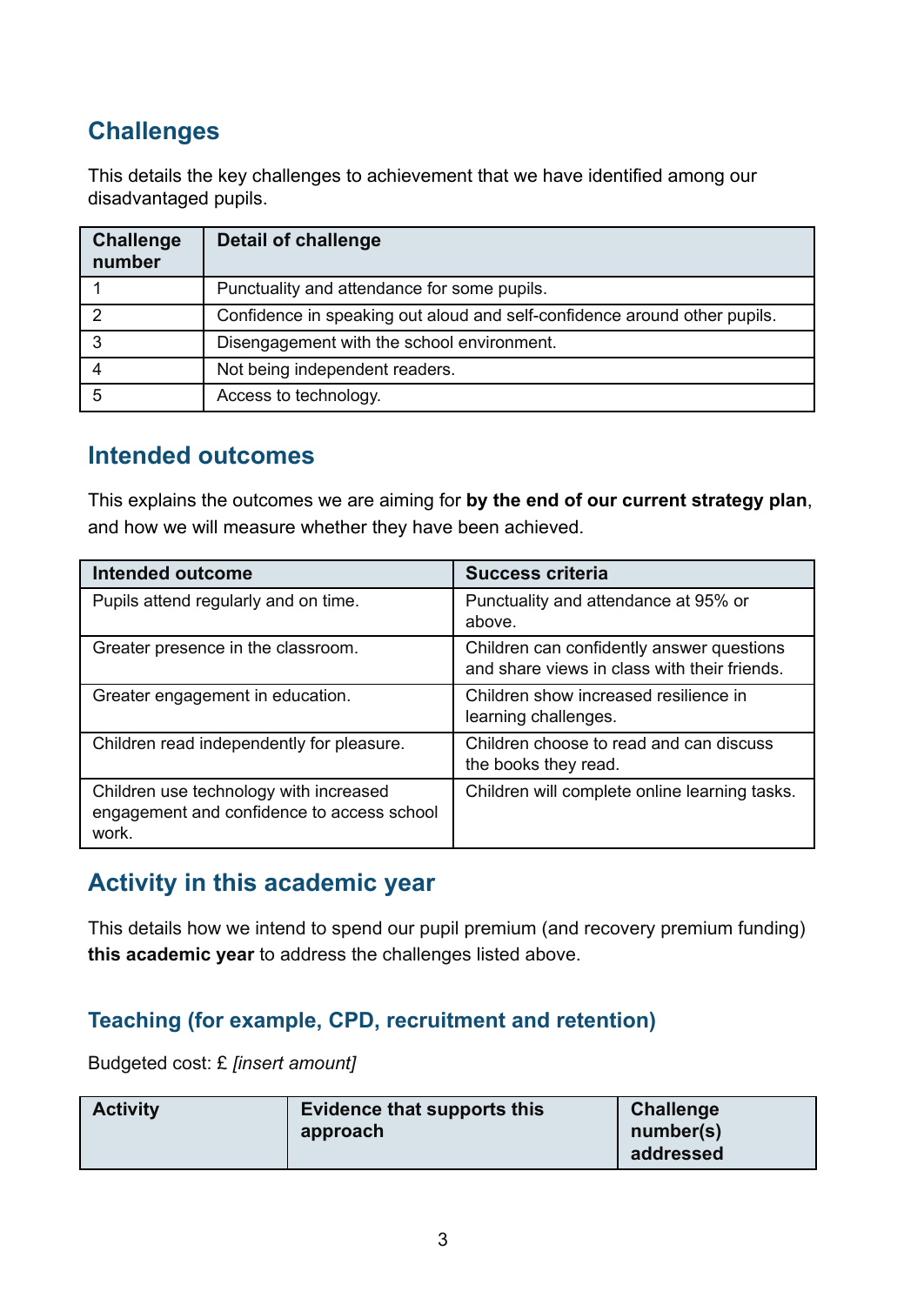| Inclusive questioning<br>strategies training for<br>staff | $EEF - +6$ months<br>https://educationendowmentfoundation.<br>org.uk/education-evidence/teaching-lear<br>ning-toolkit/oral-language-interventions           | 2, 3 |
|-----------------------------------------------------------|-------------------------------------------------------------------------------------------------------------------------------------------------------------|------|
| Live feedback CPD for<br>staff                            | $EEF - +7$ months<br>https://educationendowmentfoundation.<br>org.uk/education-evidence/teaching-lear<br>ning-toolkit/metacognition-and-self-regul<br>ation | 2, 3 |
| CPD - Book Club for<br>Staff                              | $EEF - +6$ months<br>https://educationendowmentfoundation.<br>org.uk/education-evidence/teaching-lear<br>ning-toolkit/reading-comprehension-stra<br>tegies  | 4    |

### **Targeted academic support (for example, tutoring, one-to-one support structured interventions)**

Budgeted cost: £ *[insert amount]*

| <b>Activity</b>   | <b>Evidence that supports this</b><br>approach                                                                       | <b>Challenge</b><br>number(s)<br>addressed |
|-------------------|----------------------------------------------------------------------------------------------------------------------|--------------------------------------------|
| Catch up tutoring | $EEF - +5$ months                                                                                                    | 2, 3                                       |
|                   | https://educationendowmentfoundation.<br>org.uk/education-evidence/teaching-lear<br>ning-toolkit/one-to-one-tuition  |                                            |
| Pre-teaching      | $EEF - +4$ months                                                                                                    | 2, 3                                       |
|                   | https://educationendowmentfoundation.<br>org.uk/education-evidence/teaching-lear<br>ning-toolkit/small-group-tuition |                                            |

### **Wider strategies (for example, related to attendance, behaviour, wellbeing)**

Budgeted cost: £20,510 [*£17,000 Learning Mentor + £3,510 TA*]

| <b>Activity</b>                                         | <b>Evidence that supports this</b><br>approach                                                                                                          | <b>Challenge</b><br>number(s)<br>addressed |
|---------------------------------------------------------|---------------------------------------------------------------------------------------------------------------------------------------------------------|--------------------------------------------|
| Positive play sessions<br>for disadvantaged<br>children | $EEF - +4$ months<br>https://educationendowmentfoundation.<br>org.uk/education-evidence/teaching-lear<br>ning-toolkit/social-and-emotional-learnin<br>₫ | 2, 3                                       |
| <b>Learning Mentor to</b><br>support families with      | $EEF - +2$ months<br>https://educationendowmentfoundation.                                                                                              | 1, 4                                       |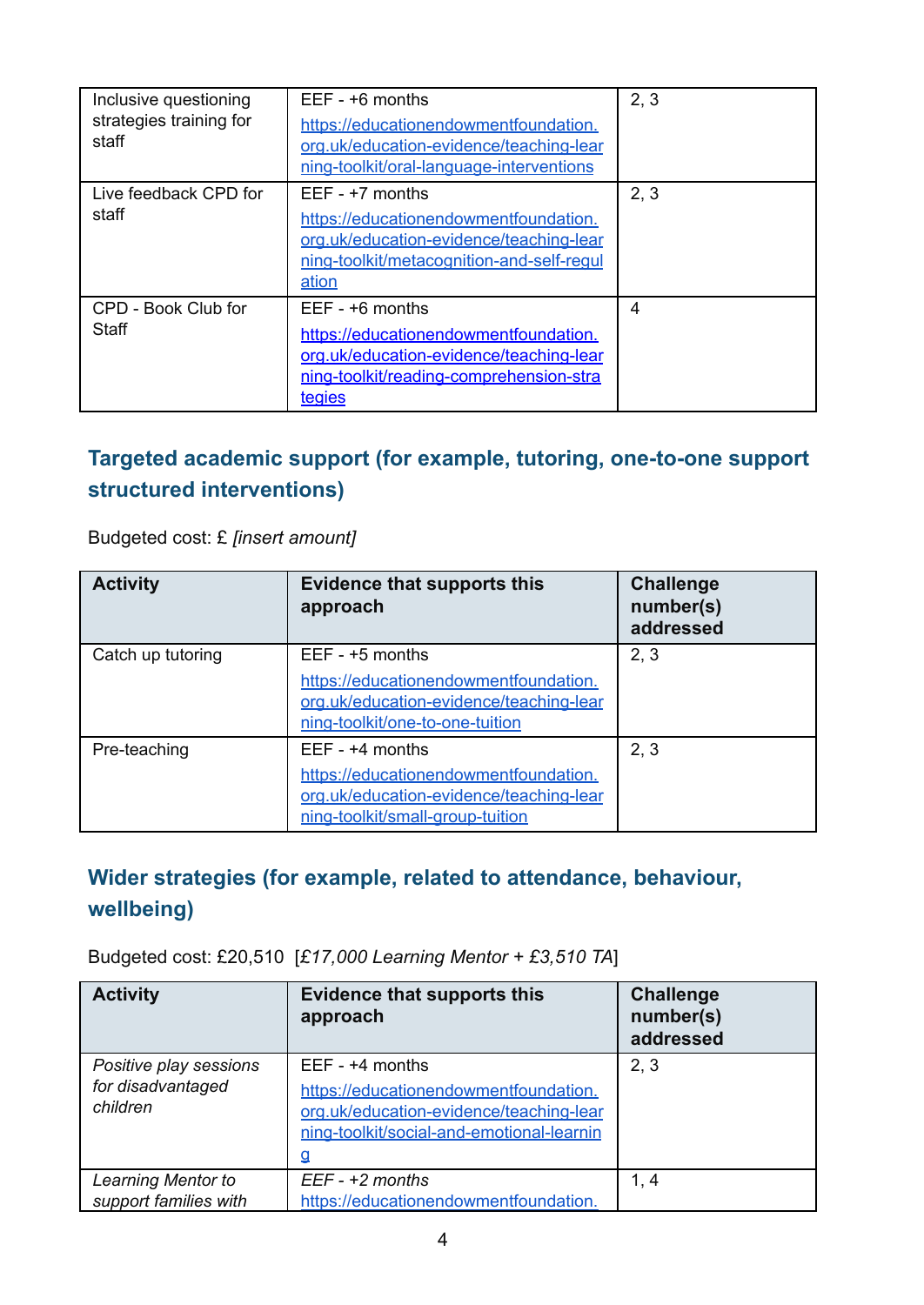| morning and bedtime<br>routines                                     | org.uk/education-evidence/teaching-lear<br>ning-toolkit/mentoring                                                                                 |               |
|---------------------------------------------------------------------|---------------------------------------------------------------------------------------------------------------------------------------------------|---------------|
| <b>Breakfast club with</b><br>vocabulary and<br>confidence building | $EEF - +6$ months<br>https://educationendowmentfoundation.<br>org.uk/education-evidence/teaching-lear<br>ning-toolkit/oral-language-interventions | 1, 2, 3, 4, 5 |
|                                                                     | $EEF - 5+$ months<br>https://educationendowmentfoundation.<br>org.uk/education-evidence/teaching-lear<br>ning-toolkit/homework                    |               |

# **Total budgeted cost: £20,510**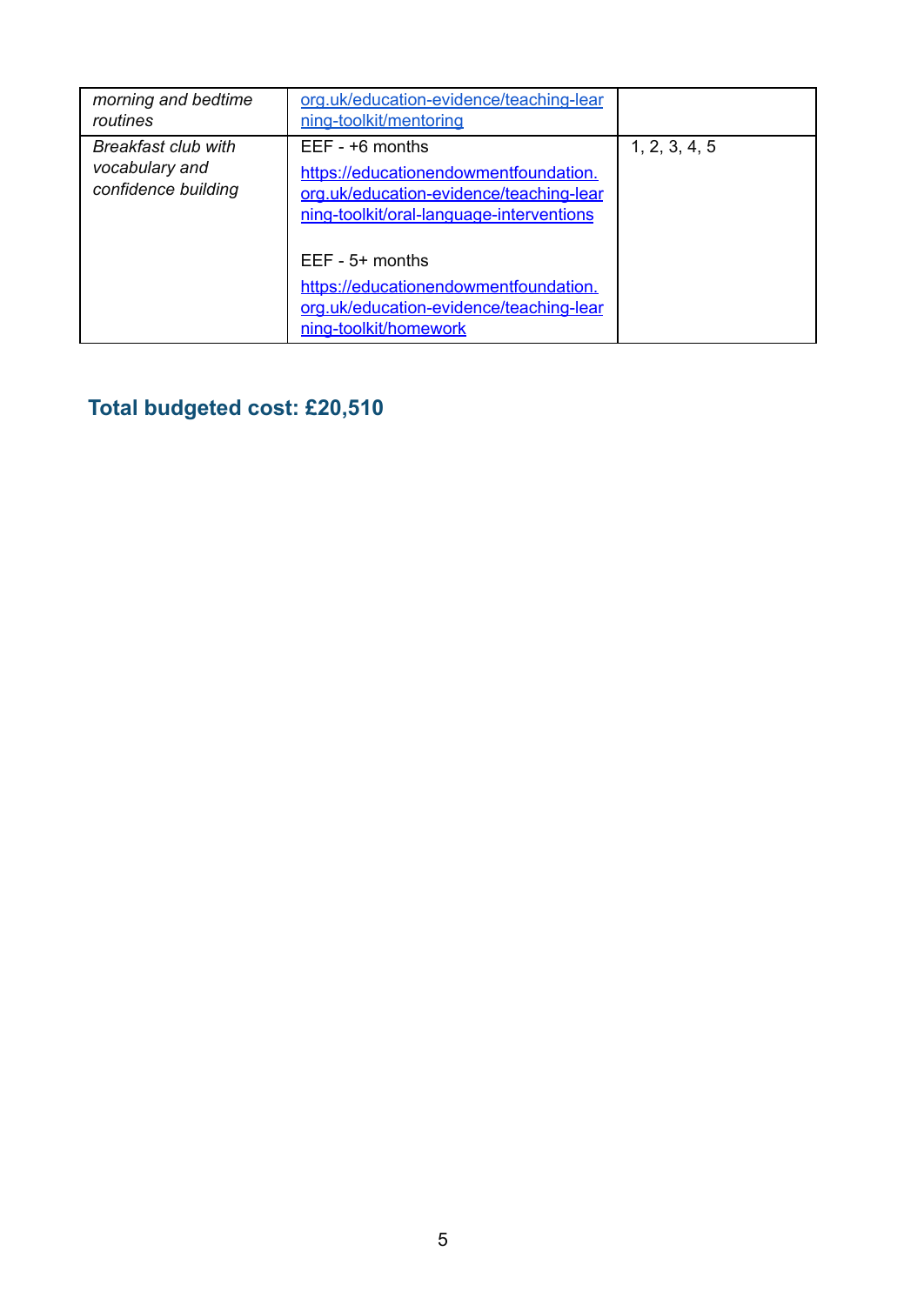Part B: Review of outcomes in the previous academic year

## **Pupil premium strategy outcomes**

This details the impact that our pupil premium activity had on pupils in the 2020 to 2021 academic year.

Celebration worships have restarted to acknowledge pupils' attainment and to support their mental wellbeing by offering reward and recognition for work conducted. During Covid as a school we revisited the Growth Mindset model to support pupils' emotional and physical resilience towards tasks.

Pupils have been given more accountability for roles and responsibilities within the school, such as Eco Council members, School Council, Worship Group and Year 6 monitor jobs etc which has led to the improved wellbeing, maturity and determination of the older pupils. Staff have also taken part in two INSET day training events aimed at predominately supporting pupils with ASD but not exhaustive to support the whole school initiative of the Zones of Regulation which has been cascaded down to all pupils. The bottom 20% of readers have been targeted to support their capacity to read and understand the written word. Pupils have been supported by quality texts, small group interventions and whole class reading strategies after intensive teacher training. The pupils are more engaged with reading and have been excited by the influx of many of the recommended reading books from the Pie Corbett reading spine.

School have been proactive in monitoring attendance and supporting families with additional needs, this will continue for 2021/22. Absence and lateness have been challenged with pupil collections being made to ensure daily attendance (for our most reluctant learners). This has sent a positive message to both the pupils and the families involved.

|                | PP       |           | Not PP   |           |
|----------------|----------|-----------|----------|-----------|
|                | Expected | Exceeding | Expected | Exceeding |
| Y <sub>2</sub> | 50%      | 0%        | 79%      | 37%       |
| Y6             | 33%      | 33%       | 79%      | 12%       |
|                |          |           |          |           |

*Standardised and teacher assessments 2020-21*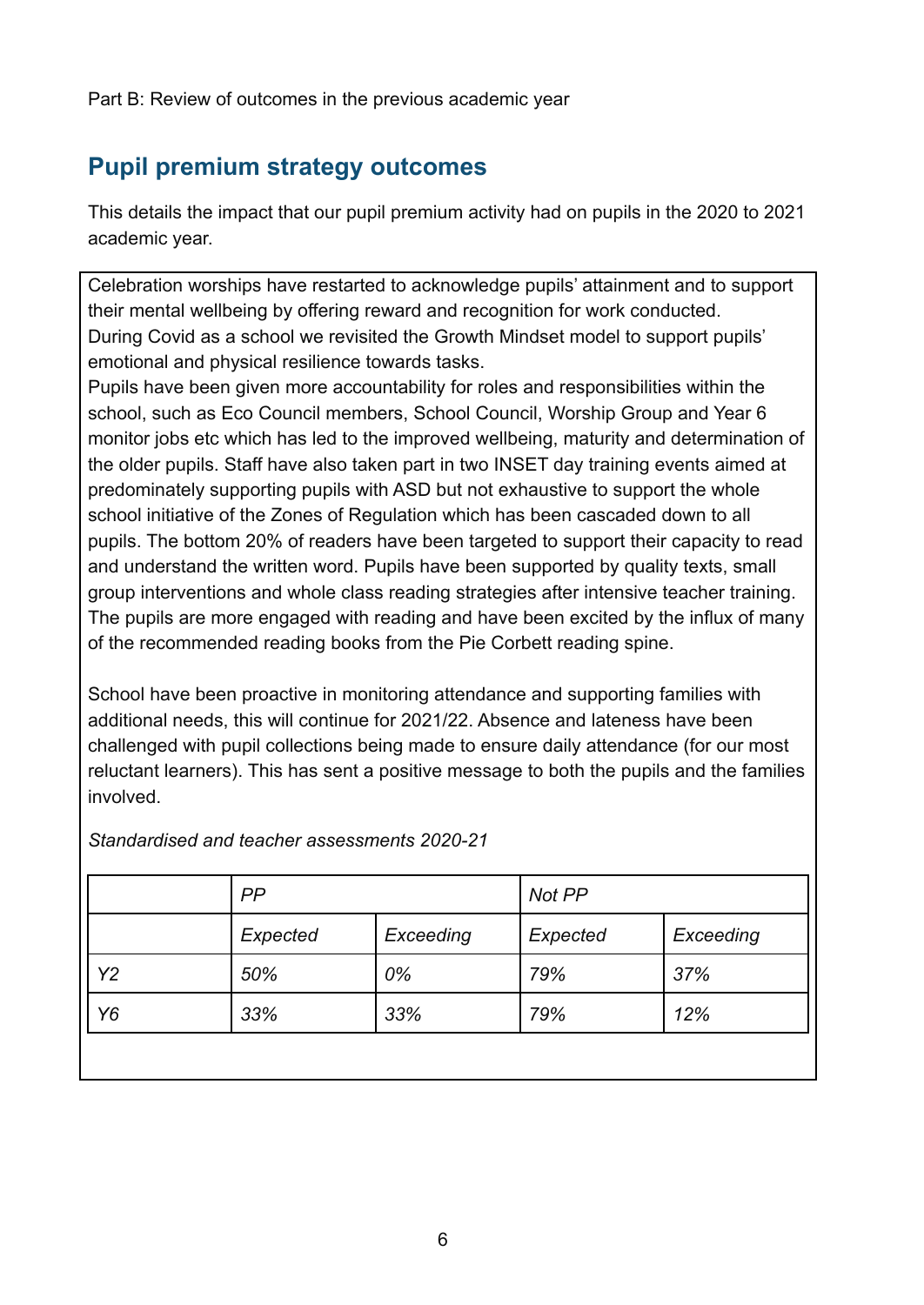## **Externally provided programmes**

*Please include the names of any non-DfE programmes that you purchased in the previous academic year. This will help the Department for Education identify which ones are popular in England*

| Programme          | <b>Provider</b> |
|--------------------|-----------------|
| <b>Power Maths</b> | Pearson         |
| Letters and Sounds | Little Wandle   |
| Literacy           | IDL             |

## **Service pupil premium funding (optional)**

*For schools that receive this funding, you may wish to provide the following information:*

| <b>Measure</b>                                                                    | <b>Details</b> |
|-----------------------------------------------------------------------------------|----------------|
| How did you spend your service pupil<br>premium allocation last academic year?    | <b>NA</b>      |
| What was the impact of that spending on<br>service pupil premium eligible pupils? | <b>NA</b>      |